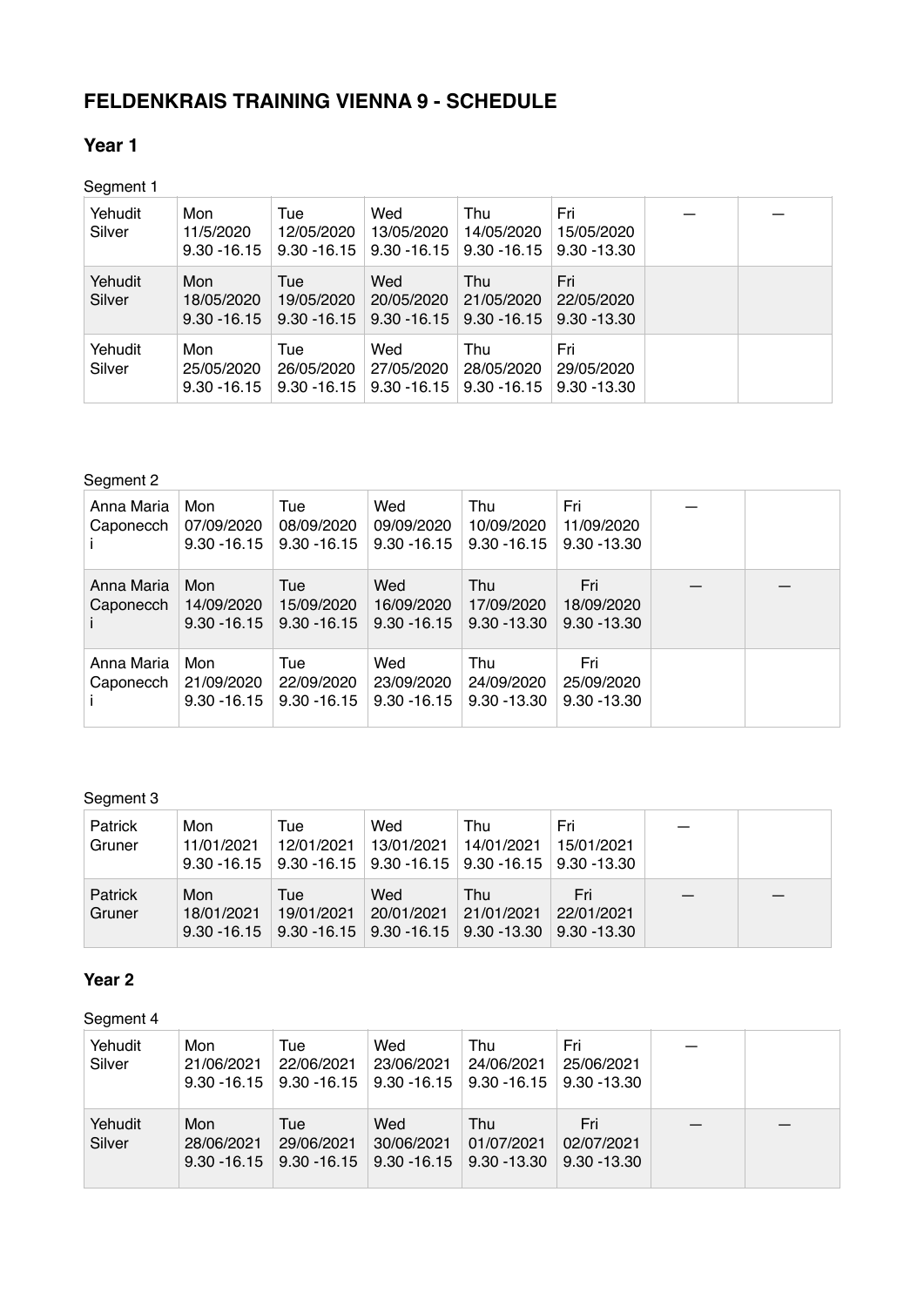|--|

#### Segment 5

| Anna Maria<br>Caponecch | Mon<br>06/09/2021<br>$9.30 - 16.15$ | Tue<br>07/09/2021<br>$9.30 - 16.15$ | Wed<br>08/09/2021<br>$9.30 - 16.15$ | Thu<br>09/09/2021<br>$9.30 - 16.15$ | Fri<br>10/09/2021<br>$9.30 - 13.30$ |  |
|-------------------------|-------------------------------------|-------------------------------------|-------------------------------------|-------------------------------------|-------------------------------------|--|
| Anna Maria<br>Caponecch | Mon<br>13/09/2021<br>$9.30 - 16.15$ | Tue<br>14/09/2021<br>$9.30 - 16.15$ | Wed<br>15/09/2021<br>$9.30 - 16.15$ | Thu<br>16/09/2021<br>$9.30 - 13.30$ | Fri<br>17/09/2021<br>$9.30 - 13.30$ |  |
| Anna Maria<br>Caponecch | Mon<br>20/09/2021<br>$9.30 - 16.15$ | Tue<br>21/09/2021<br>$9.30 - 16.15$ | Wed<br>22/09/2021<br>$9.30 - 16.15$ | Thu<br>23/09/2021<br>$9.30 - 13.30$ | Fri<br>24/09/2021<br>$9.30 - 13.30$ |  |

#### Segment 6

| Yehudit<br>Silver | Mon<br>10/01/2022                   | Tue<br>11/01/2022 | Wed<br>12/01/2022<br>$9.30 - 16.15$   $9.30 - 16.15$   $9.30 - 16.15$   $9.30 - 16.15$   $9.30 - 13.30$ | Thu<br>13/01/2022 | Fri<br>14/01/2022 |  |
|-------------------|-------------------------------------|-------------------|---------------------------------------------------------------------------------------------------------|-------------------|-------------------|--|
| Yehudit<br>Silver | Mon<br>17/01/2022<br>$9.30 - 16.15$ | Tue<br>18/01/2022 | Wed<br>19/01/2022<br>$\mid$ 9.30 -16.15 $\mid$ 9.30 -16.15 $\mid$ 9.30 -13.30 $\mid$ 9.30 -13.30        | Thu<br>20/01/2022 | Fri<br>21/01/2022 |  |

#### **Year 3**

Segment 7

| Stephen<br>Rosenholtz | Mon<br>20/06/2022<br>$9.30 - 16.15$ | Tue<br>21/06/2022<br>$9.30 - 16.15$ | Wed<br>22/06/2022<br>$9.30 - 16.15$ | Thu<br>23/06/2022<br>$9.30 - 16.15$ | Fri<br>24/06/2022<br>$9.30 - 13.30$ |  |
|-----------------------|-------------------------------------|-------------------------------------|-------------------------------------|-------------------------------------|-------------------------------------|--|
| Stephen<br>Rosenholtz | Mon<br>27/06/2022<br>$9.30 - 16.15$ | Tue<br>28/06/2022<br>$9.30 - 16.15$ | Wed<br>29/06/2022<br>$9.30 - 16.15$ | Thu<br>30/06/2022<br>$9.30 - 13.30$ | Fri<br>01/07/2022<br>$9.30 - 13.30$ |  |
| Stephen<br>Rosenholtz | Mon<br>04/07/2022<br>$9.30 - 16.15$ | Tue<br>05/07/2022<br>$9.30 - 16.15$ | Wed<br>06/07/2022<br>$9.30 - 16.15$ | Thu<br>07/07/2022<br>$9.30 - 13.30$ | Fri<br>08/07/2022<br>$9.30 - 13.30$ |  |

#### Segment 8

| Yehudit<br>Silver | Mon<br>05/09/2022 | ™ue<br>06/09/2022 | Wed<br>07/09/2022 | Thu<br>  08/09/2022<br>$9.30 - 16.15$   $9.30 - 16.15$   $9.30 - 16.15$   $9.30 - 16.15$   $9.30 - 13.30$ | Fri<br>9/09/2022 |  |
|-------------------|-------------------|-------------------|-------------------|-----------------------------------------------------------------------------------------------------------|------------------|--|
|                   |                   |                   |                   |                                                                                                           |                  |  |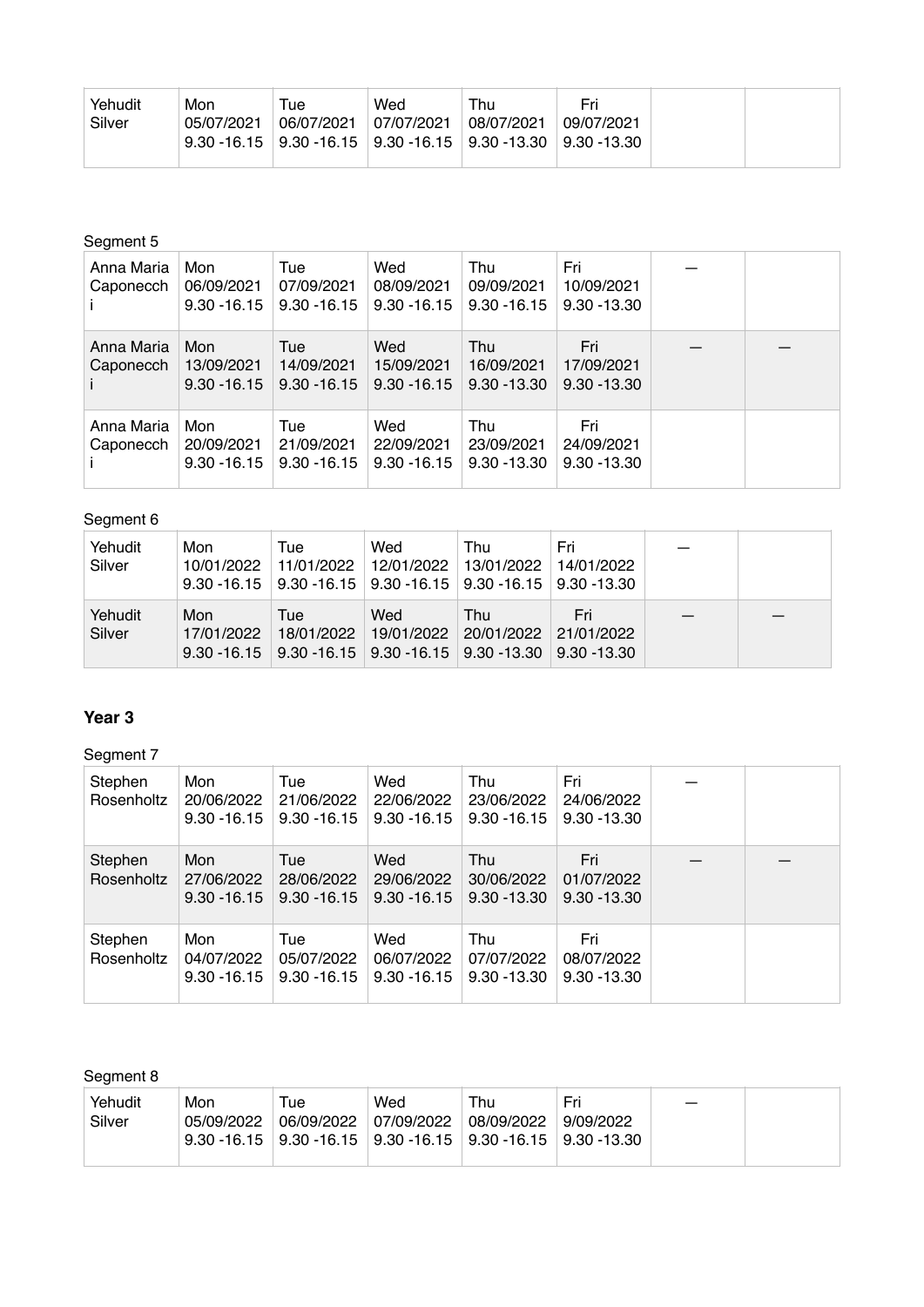| Yehudit<br>Silver | Mon<br>12/09/2022<br>$9.30 - 16.15$ | Tue<br>13/09/2022<br>$9.30 - 16.15$ | Wed<br>14/09/2022<br>$9.30 - 16.15$ 9.30 - 13.30 | Thu<br>15/09/2022 | Fri<br>16/09/2022<br>$9.30 - 13.30$ |  |
|-------------------|-------------------------------------|-------------------------------------|--------------------------------------------------|-------------------|-------------------------------------|--|
| Yehudit<br>Silver | Mon<br>19/09/2022<br>$9.30 - 16.15$ | Tue<br>20/09/2022<br>$9.30 - 16.15$ | Wed<br>21/09/2022<br>$9.30 - 16.15$ 9.30 - 13.30 | Thu<br>22/09/2022 | Fri<br>23/09/2022<br>$9.30 - 13.30$ |  |

## Segment 9

| <b>Thomas</b><br>Farnbacher | Mon<br>09/01/2023 | Tue<br>10/01/2023 | Wed               | Thu<br>11/01/2023 12/01/2023<br>$9.30 - 16.15$   $9.30 - 16.15$   $9.30 - 16.15$   $9.30 - 16.15$   $9.30 - 13.30$ | Fri<br>13/01/2023 |  |
|-----------------------------|-------------------|-------------------|-------------------|--------------------------------------------------------------------------------------------------------------------|-------------------|--|
| Thomas<br>Farnbacher        | Mon<br>16/01/2023 | Tue<br>17/01/2023 | Wed<br>18/01/2023 | Thu<br>19/01/2023<br>$9.30 - 16.15$   $9.30 - 16.15$   $9.30 - 16.15$   $9.30 - 13.30$   $9.30 - 13.30$            | Fri<br>20/01/2023 |  |

## **Year 4**

## Segment 10

| Yehudit<br>Silver | Mon<br>26/06/2023<br>$9.30 - 16.15$ | Tue<br>27/06/2023<br>$9.30 - 16.15$ | Wed<br>28/06/2023<br>$9.30 - 16.15$ | Thu<br>29/06/2023<br>$9.30 - 16.15$ | Fri<br>30/06/2023<br>$9.30 - 13.30$ |  |
|-------------------|-------------------------------------|-------------------------------------|-------------------------------------|-------------------------------------|-------------------------------------|--|
| Yehudit<br>Silver | Mon<br>03/07/2023<br>$9.30 - 16.15$ | Tue<br>04/07/2023<br>$9.30 - 16.15$ | Wed<br>05/07/2023<br>$9.30 - 16.15$ | Thu<br>06/07/2023<br>$9.30 - 13.30$ | Fri<br>07/07/2023<br>$9.30 - 13.30$ |  |
| Yehudit<br>Silver | Mon<br>10/07/2023<br>$9.30 - 16.15$ | Thu<br>11/07/2023<br>$9.30 - 16.15$ | Wed<br>12/07/2023<br>$9.30 - 16.15$ | Thu<br>13/07/2023<br>$9.30 - 13.30$ | Fri<br>14/07/2023<br>$9.30 - 13.30$ |  |

## Segment 11

| Patrick<br>Gruner | Mon<br>11/09/2023 | Tue<br>12/09/2023 | Wed<br>13/09/2023<br>$9.30 - 16.15$   $9.30 - 16.15$   $9.30 - 16.15$   $9.30 - 16.15$   $9.30 - 13.30$ | Thu<br>14/09/2023 | Fri<br>15/09/2023 |  |
|-------------------|-------------------|-------------------|---------------------------------------------------------------------------------------------------------|-------------------|-------------------|--|
| Patrick<br>Gruner | Mon<br>18/09/2023 | Tue<br>19/09/2023 | Wed<br>20/09/2023<br>$9.30 - 16.15$   $9.30 - 16.15$   $9.30 - 16.15$   $9.30 - 13.30$   $9.30 - 13.30$ | Thu<br>21/09/2023 | Fri<br>22/09/2023 |  |

# Segment 12

| Yehudit<br>Silver | Mon<br>11/03/2024<br>$9.30 - 16.15$ | Tue<br>12/03/2024<br>$9.30 - 16.15$ | Wed<br>13/03/2024<br>9.30 - 16.15                    | Thu<br>14/03/2024<br>$9.30 - 16.15$ | Fri<br>15/03/2024<br>$9.30 - 13.30$ |  |
|-------------------|-------------------------------------|-------------------------------------|------------------------------------------------------|-------------------------------------|-------------------------------------|--|
| Yehudit<br>Silver | Mon<br>18/03/2024<br>$9.30 - 16.15$ | Tue<br>19/03/2024                   | Wed<br>20/03/2024<br>$9.30 - 16.15$   $9.30 - 16.15$ | Thu<br>21/03/2024<br>$9.30 - 13.30$ | Fri<br>22/03/2024<br>$9.30 - 13.30$ |  |